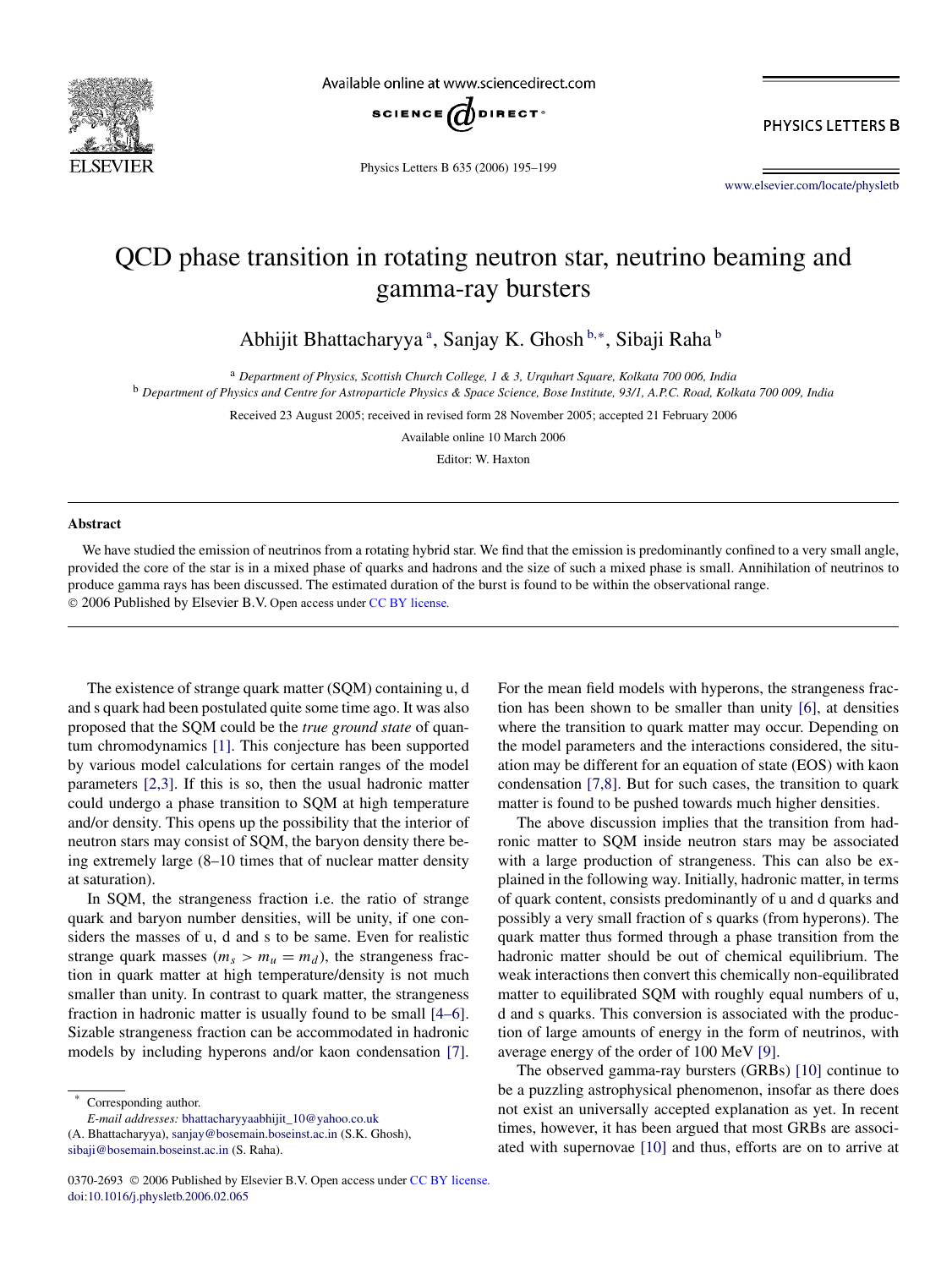some picture for the GRB engine consistent with the supernova explosion. In Ref. [11], Berezhiani et al. have suggested that the origin of the GRBs may be associated with the deconfinement transition inside a neutron star resulting into a hybrid star (neutron star with quark matter in its centre, either in a mixed phase or in a pure quark matter state) or a pure quark star. In their model, the time delay between the supernova explosion which creates the neutron star and the GRB is governed by matter accretion on the neutron star; only when sufficient matter has been accreted does the neutron star core density cross the threshold for the phase transition to quark matter. While this picture provides a plausible scenario for the GRB engine and explains the time delay between the supernova explosion and the GRB, several features of GRB, namely the amount of energy release, the duration of the burst and most importantly, the observed beaming [12], remain unaddressed.

In the present Letter, we extend the basic premise of Ref. [11] to rotating stars. As a rotating neutron star gets converted into a hybrid star, with the same total baryonic number, the deconfinement transition is accompanied by the conversion of predominantly two flavour matter into strange quark matter through weak interaction. As a result, a large number of neutrinos may be produced during the phase transition from hadronic matter to strange quark matter. The annihilation of neutrinos [13] thus produced gives rise to gamma ray bursts. Hence, we also estimate the duration of burst from the time span of neutrino production.

In the following we proceed as follows. We first construct the full EOS for the chemically equilibrated hadronic matter with phase transition to quark matter. This EOS gives us the final composition. I.e., the fraction of baryons and quarks in the final star in equilibrium. This in turn decides how much of the baryons are finally dissolved to quark matter. Once we know these fractions, we can now use the formalism of Ref. [9] to estimate the total energy, number of neutrino and time taken for the chemical equilibration during the conversion.

The full EOS of the neutron star with a quark core is constructed using two different models for hadronic and quark sector. The mixed phase is obtained following Gibbs criteria. The hadronic part of the EOS has been constructed using the TM1 parameter set of the non-linear Walecka model. The corresponding Lagrangian density is [14]:

$$
\mathcal{L} = \mathcal{L}_0 + \mathcal{L}_{YY} + \mathcal{L}_l \tag{1}
$$

where

$$
\mathcal{L}_0 = \sum_B \bar{\psi}_B (i \dot{\phi} - m_B) \psi_B + \frac{1}{2} \partial^\mu \sigma \partial_\mu \sigma - U(\sigma) - \frac{1}{4} G^{\mu \nu} G_{\mu \nu} \n+ U(\omega) - \frac{1}{4} \vec{B}^{\mu \nu} \vec{B}_{\mu \nu} + \frac{1}{2} m_\rho^2 \vec{R}^\mu \vec{R}_\mu \n- \sum_B \bar{\psi}_B (g_{\sigma B} \sigma + g_{\omega B} \omega^\mu \gamma_\mu + g_\rho \vec{R}^\mu \gamma_\mu \vec{\tau}_B) \psi_B, \qquad (2) \n\mathcal{L}_{YY} = \frac{1}{2} (\partial^\mu \sigma^* \partial_\mu \sigma^* - m_{\sigma^*}^2 \sigma^{*2}) - \frac{1}{4} S^{\mu \nu} S_{\mu \nu} + \frac{1}{2} m_\phi^2 \phi^\mu \phi_\mu
$$

$$
2^{\left(\sigma-\sigma-\mu\sigma+\mu\sigma+\sigma+\mu\right)}4^{\sigma-\sigma\mu\nu+2^{\mu\nu}\rho+\nu\mu}
$$
  
-
$$
\sum_{B}\bar{\psi}_{B}(g_{\sigma^{*}B}\sigma^{*}+g_{\phi}B\phi^{\mu}\gamma_{\mu})\psi_{B},
$$
 (3)

$$
\mathcal{L}_l = \sum_{l=e,\mu} \bar{\psi} (i\partial \!\!\!/ - m_l) \psi_l.
$$
\n(4)

In the above equations,  $\psi_B$  is the baryon field and the  $\sum_B$ The function over equations,  $\psi_B$  is the baryon field and the  $\sum_B$ <br>runs over all the baryons  $(p, n, \Lambda, \Sigma^0, \Sigma^+, \Sigma^-, \Xi^0)$  and  $\Xi^-$ ) and the  $\sum_l$  runs over all the leptons. The piece of the Lagrangian  $\mathcal{L}_{YY}$  is responsible for the hyperon–hyperon interactions [14]. The meson fields are  $\sigma$ ,  $\omega$ ,  $R(\rho)$ ,  $\sigma^*(f_0(975))$ , and  $\phi$ . The  $U_{\sigma}$  and  $U_{\omega}$  are the  $\sigma$  and  $\omega$  meson potentials [14–16] which are given as:

$$
U_{\sigma} = \frac{b}{3}\sigma^3 + \frac{c}{4}\sigma^4, \qquad U_{\omega} = \frac{d}{4}\omega^4. \tag{5}
$$

As mentioned earlier, the TM1 parameter set has been used in this Letter. The details of the parameter values may be obtained in Ref. [17]. Quark matter EOS is obtained from the standard noninteracting MIT Bag model [18]. Starting from the two models for the hadronic and the quark sectors, a first order deconfinement phase transition is obtained which proceeds via a mixed phase. At zero temperature, in the presence of two conserved charges, the mixed phase is constructed following Gibbs criterion [19]. In the quark sector, we have taken the light quark masses to be zero, the strange quark mass to be 150 MeV and  $B^{1/4} = 180$  MeV. The EOS thus obtained has a mixed phase starting at about  $3.8 \times 10^{14}$  g/cm<sup>3</sup> and ends at about  $1.76 \times 10^{15}$  g/cm<sup>3</sup>; for the sake of comparison, note that the energy density at nuclear saturation is  $2.8 \times 10^{14}$  g/cm<sup>3</sup>. The corresponding properties of the neutron star as well as the neutron star with a quark core (hybrid star) for the maximum mass configuration are given in Table 1.

In case of rotating neutron stars, the energy density, and hence the baryon density, profile is substantially different from that of a static star. The density profile can be obtained by solving Einstein's equations using the full EOS. The metric and the procedures involved may be obtained from Ref. [20,21]. The energy density profile of the star, rotating with Keplarian frequency, for two different central densities,  $6 \times 10^{14}$  g/cm<sup>3</sup> (solid line) and  $1 \times 10^{15}$  g/cm<sup>3</sup> (dot-dashed and dashed lines respectively) are shown in Figs. 1 and 2.

In Fig. 1, the energy density is plotted against the radial parameter s (integrated over angle  $\mu \equiv \cos \theta$ ,  $\theta$  being the polar angle), which is defined as  $R/R_e = s/(1 - s)$ , R and  $R_e$  being the radius and the equatorial radius of the star respectively. Hence, at equator  $R = R_e$  so that  $s = 0.5$ . Fig. 1 shows that a

Table 1

Properties of non-rotating and rotating neutron as well as hybrid stars (for maximum mass configuration); rest mass  $(M_0/M_{\odot})$ , gravitational mass  $(M/M_{\odot})$ , central energy density ( $\epsilon_c$ ), equatorial radius ( $R_e$ ) and ratio of polar to equatorial radius  $(R_p/R_e)$ 

| Star motion                   |                               | Star type $M_0/M_{\odot}$ $M/M_{\odot}$ $\epsilon_c$ |              |                                                                | $R_e$ $R_p/R_e$ |
|-------------------------------|-------------------------------|------------------------------------------------------|--------------|----------------------------------------------------------------|-----------------|
| Non-rotating                  | Neutron 1.72<br>$Hvbrid$ 1.53 |                                                      | 1.57<br>1.40 | $1.28 \times 10^{15}$ 13.63 1<br>$3.41 \times 10^{15}$ 10.20 1 |                 |
| Rotating<br>(Mass shed limit) | Neutron 2.12                  |                                                      | 1.93         | $1.10 \times 10^{15}$ 19.33 0.57                               |                 |
|                               |                               |                                                      |              | Hybrid 1.75 1.61 $1.79 \times 10^{15}$ 16.77 0.59              |                 |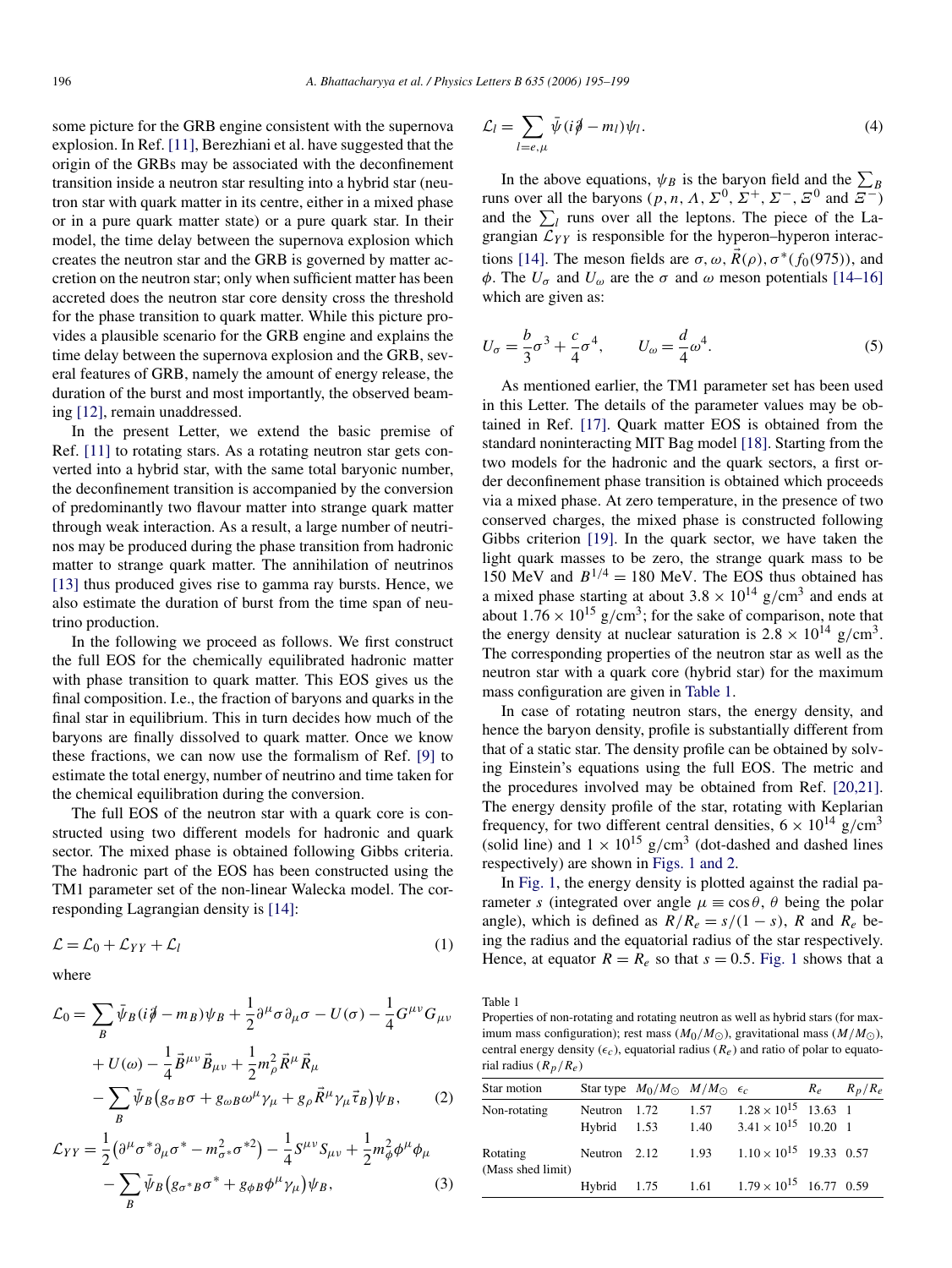Table 2 Properties of stars corresponding to the EOS in Figs. 1 and 2

 $6e + 14$ 

 $4e + 14$ 

 $2e + 14$ 

 $0\frac{1}{0}$ 

 $0.1$ 

| $\epsilon_c$                                                                 | $M_0/M_\odot$ | $M/M_{\odot}$ | Keplarian frequency of<br>the hybrid star (Hz) | Keplarian frequency of the<br>initial neutron star (Hz) |
|------------------------------------------------------------------------------|---------------|---------------|------------------------------------------------|---------------------------------------------------------|
| $6 \times 10^{14}$ g/cm <sup>3</sup><br>$1 \times 10^{15}$ g/cm <sup>3</sup> | 1.35<br>1.62  | 1.27<br>1.50  | 713<br>895                                     | 695<br>767                                              |
| $1.2e + 15$                                                                  |               |               | $2e+11$                                        |                                                         |
| $1e+15$                                                                      |               |               |                                                |                                                         |
| $8e+14$<br>$\epsilon$ (g/cm $^3$                                             |               |               | $1.5e + 11$<br>$\epsilon\left(g/cm^{3}\right)$ |                                                         |

 $1e+11$ 

 $5e+10$ 

 $0\frac{1}{0}$ 

 $0.2$ 

Fig. 1. Energy density variation (integrated over  $\mu$ ) with radial parameter s of the star for two central energy densities:  $6 \times 10^{14}$  g/cm<sup>3</sup> (solid line) and  $1 \times 10^{15}$  g/cm<sup>3</sup> (dot-dashed line).

 $0.3$ 

 $0.4$ 

 $0.5$ 

 $0.2$ 

higher central energy density results in a sharper variation in the profile.

The  $\mu$  dependence of energy density (integrated over s) is shown in Fig. 2. Here, the energy density is found to be much larger towards the polar regions (smaller  $\mu$ ) for higher central energy density, where as, the energy density towards the equator (higher  $\mu$ ) is similar for both the central energy densities. This has a strong bearing on the beaming angle of the emitted neutrinos, as we show later. The properties of the compact star corresponding to the two central energy densities (continuous and dashed curves in Figs. 1 and 2) are given in Table 2.

Let us now discuss the production of strangeness during the conversion of hadronic matter to SQM. The main reaction mechanism for the production of strange quarks within the quark matter is the non-leptonic weak interaction:

$$
u + d \leftrightarrow u + s. \tag{6}
$$

As discussed earlier, the quark matter initially consists mainly of u and d quarks. Thus, the chemical potentials of u and d are much larger than that of s quark. The process in Eq. (6), con-

Fig. 2. Angular distribution of the energy density (integrated over radial parameter s) of the star for two central energy densities:  $6 \times 10^{14}$  g/cm<sup>3</sup> (solid line) and  $1 \times 10^{15}$  g/cm<sup>3</sup> (dashed line).

 $\mathsf{u}$ 

0.6

 $0.8$ 

 $\mathbf{1}$ 

 $0.4$ 

verting d to s, releases energy, the amount of which depends on the difference between the d and s chemical potentials. Though reaction (6) is the main agent for s production, the system is driven towards chemical equilibration mainly by the semileptonic weak interactions:

$$
d(s) \rightarrow u + e^- + \bar{\nu}_e; \qquad u + e^- \rightarrow d(s) + \nu_e; d(s) + e^+ \rightarrow u + \bar{\nu}_e; \qquad u \rightarrow d(s) + e^+ + \nu_e.
$$
 (7)

The presence of positrons is mainly important for the cases where due to the trapping of neutrino and energy, the temperature of the reaction region rises. In the present Letter, we restrict ourselves to the case of a thin conversion front and assume that there is no trapping of neutrino and energy inside the star. Thus, the star is at a constant temperature. The details of all the cases as well as the behaviour of the reactions are given in Ref. [9]. The semi-leptonic reactions are responsible for the neutrino production. For chemically equilibrated matter, the rates of the reactions given by Eq. (7) are much smaller compared to those for non-equilibrated matter [9].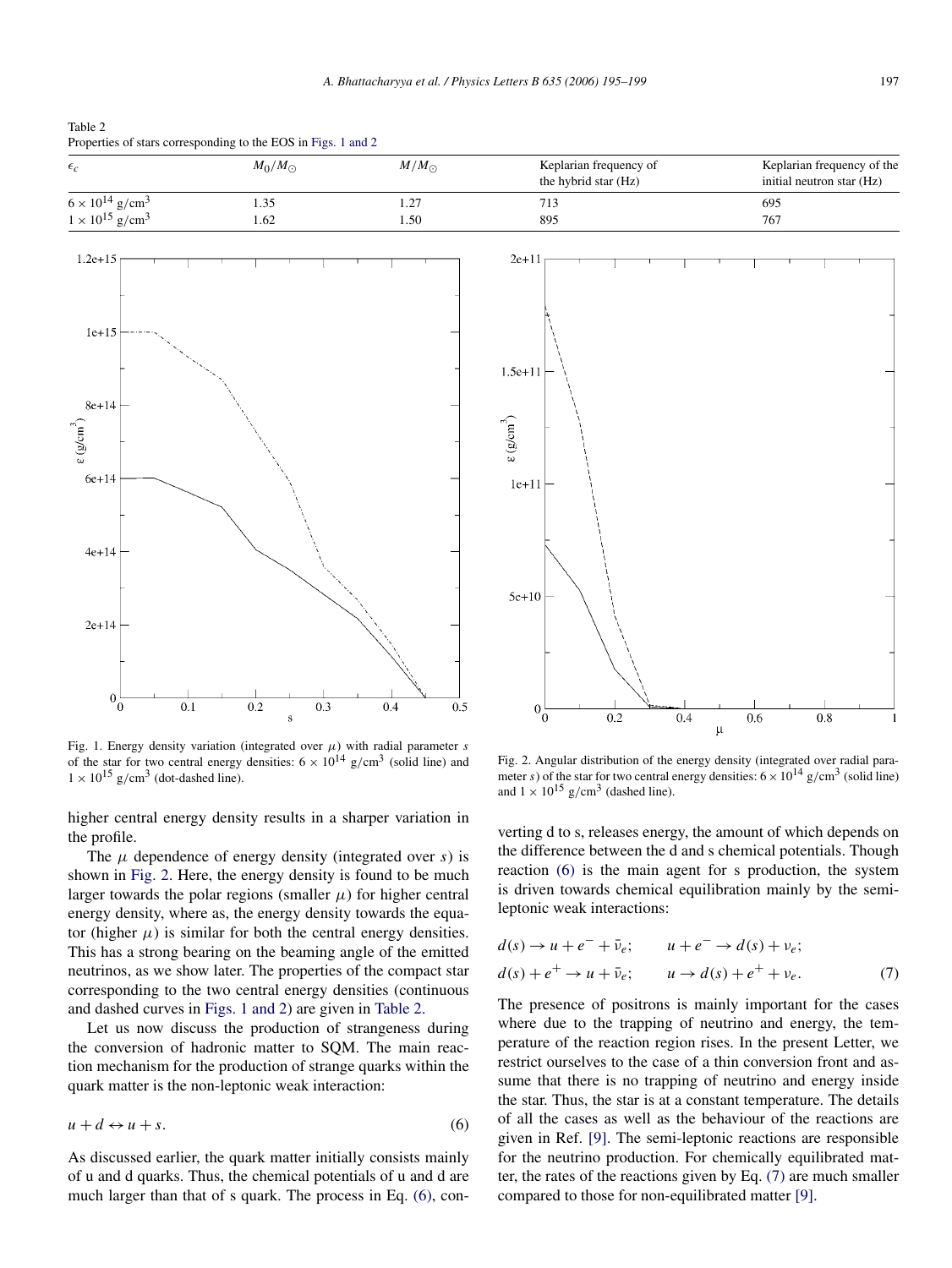The calculation proceeds as follows. Initial densities of quarks are obtained from the densities of different baryon species in the hadronic matter and their quark content. Final density fractions of the quarks are given by the density profile of the star as given in Figs. 1 and 2. Transition from the initial to the final state is governed by the rate equations:

$$
\frac{dn_u(t)}{dt} = R_{d \to u}(e^-) + R_{s \to u}(e^-) - R_{u \to d}(e^-) - R_{u \to s}(e^-) + R_{d \to u}(e^+) + R_{s \to u}(e^+) - R_{u \to d}(e^+) - R_{u \to s}(e^+) \tag{8}
$$

where  $R_{d\to u}(e^-)$  is the reaction rate for the u quark production from d quark via electron process. Other rates are defined similarly. One can write down the rate equations for other quarks as well. Solving the coupled rate equations simultaneously along with the chemical equilibrium conditions, we get the neutrino emission rate for different required density fractions. The total number of neutrinos produced during the transition can be obtained by folding this rate with the density profile of the star. Moreover, since the density profile depends on both the radial as well as the polar angles, integrating over radial coordinates gives us the angular distribution of emitted neutrinos. If  $n<sub>v</sub>$  is the number of neutrinos emitted per unit time per baryon and  $n<sub>B</sub>$  is the baryon number density then the number of neutrinos emitted at a particular angle per unit time is given by

$$
N_{\nu} = 2\pi \int r^2 dr \, n_{\nu} n_B \frac{e^{2\alpha + \beta}}{\sqrt{1 - v^2}}
$$
(9)

where  $\alpha$  and  $\beta$  are the gravitational potentials and v the rotational velocity. In Fig. 3 we have plotted the number of neutrinos as a function of  $\mu$ . One can see that, for central energy density  $6 \times 10^{14}$  g/cm<sup>3</sup> (solid line), there is a sharp peak between  $\mu = 0.1$  and  $\mu = 0.24$ , the corresponding width being about 12°. If we increase the central energy density  $(1 \times 10^{15} \text{ g/cm}^3)$ , dashed line), matter concentration towards the polar regions increases (Fig. 2) so that the angular variation becomes smaller. This, on the other hand, means that for a star having higher central energy density and hence larger regions of quark matter, the beaming would be less pronounced.

The neutrino beaming found here may be the missing link that causes the gamma ray bursts. In general, the  $v\bar{v} \rightarrow e^+e^$ annihilation cross section is very small. But it has been shown [13] that the general relativistic effects may enhance this cross section substantially and more than 10% of the energy emitted in neutrinos may be deposited in  $e^+e^-$  pairs. This enhancement is due to the path bending of the neutrinos which in turn increases the probability of head on  $\nu\bar{\nu}$  collision. Though a detailed general relativistic calculation is needed to quantify the resulting increment due to beaming, one can safely infer that beaming would increase the efficiency of the  $v\bar{v} \rightarrow e^+e^$ process further, providing a very efficient engine for the gamma ray bursts.

Our estimate shows that about  $10^{52}$  ergs of energy is released in the form of neutrinos, the average energy of each neutrino being of the order of 100 MeV. But some of the neutrinos may get trapped in the interior, thereby producing more  $v\bar{v}$  pairs. So



Fig. 3. Neutrino emission as a function of  $\mu$  for the central energy densities as in Figs. 1 and 2.

the final number of neutrinos may somewhat be larger than the present estimate. Moreover, the trapping of neutrinos, and consequently energy, would result in an increase in temperature on the stellar interior. This, in turn, would result in further enhancement of the  $v\bar{v} \rightarrow e^+e^-$  cross section due to the gravitational red shift effect [13].

Since the time required for the conversion of hadronic matter to quark matter at each density is calculable, one can estimate the time scale for the conversion of the neutron star to hybrid star or quark star. It has been shown earlier [9] that for a fixed temperature (say,  $T = 10 \text{ MeV}$ ) the time taken to form the chemically equilibrated quark matter at density  $0.6 \text{ fm}^{-3}$ is around 0.1 s. This time would be smaller for lower density and/or higher temperature. In the present case the density at the core varies between 0.30–0.52  $\text{fm}^{-3}$  and the corresponding time scale for chemical equilibration is  $10^{-3}$ – $10^{-1}$ . Since neutrinos are being emitted throughout during the conversion, this time scale would roughly be equal to the time duration of the gamma ray burst. Hence, in our model, the duration of the gamma ray burst is expected to be of the order of  $10^{-3}$ – $10^{-1}$ seconds. Observationally, the duration of GRBs, range from  $10^{-3}$  s to about  $10^{3}$  s with a well defined bimodal distribution for bursts longer (long & soft GRBs) or shorter (short & hard GRBs) than  $t \approx 2$  s [22,23]. So the present scenario would act as an engine for short & hard GRBs.

To conclude, we have shown that the rotation of the neutron star causes a beaming of the neutrinos produced during the hadron to quark phase transition inside the star. This beaming,